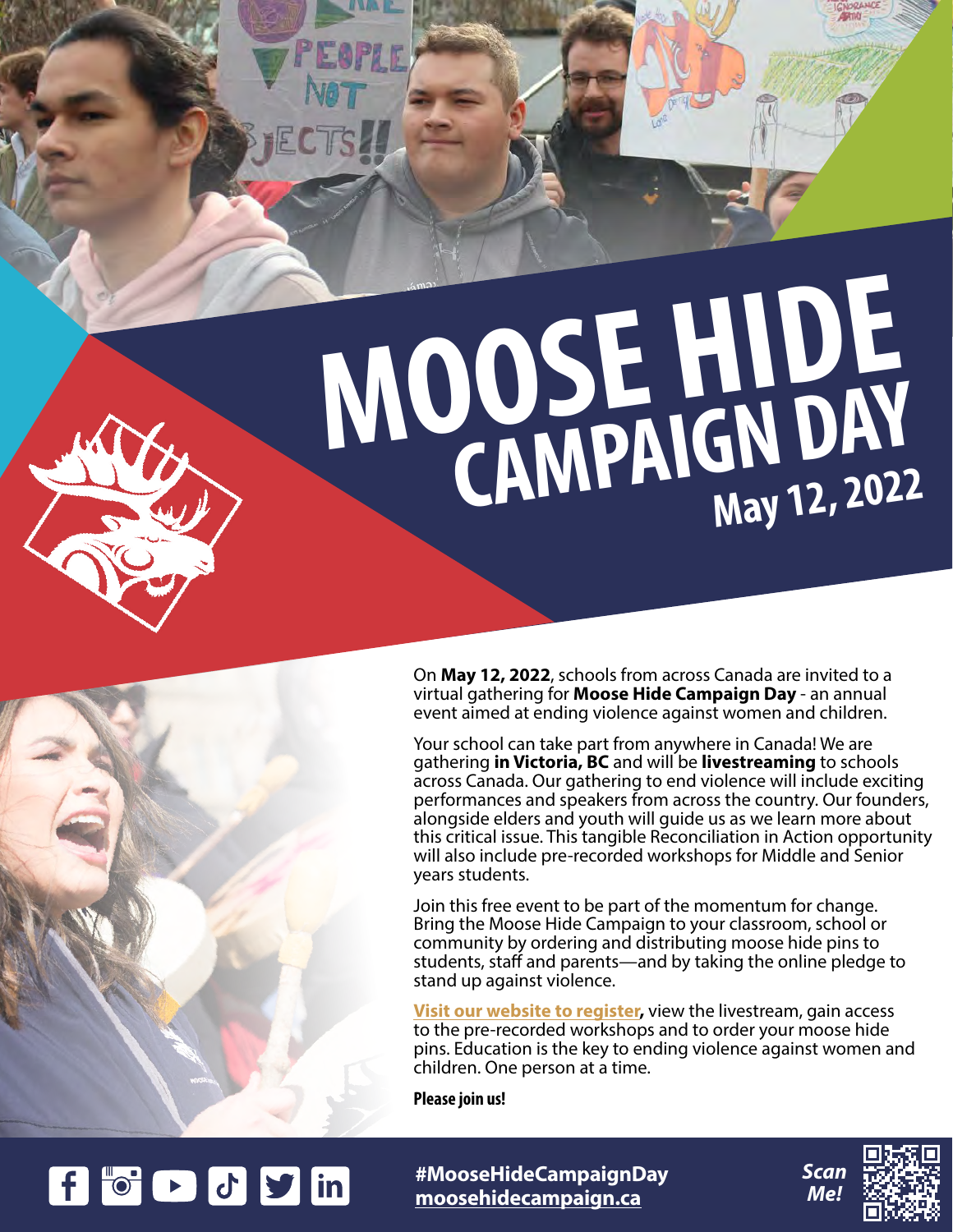## **Stand against violence towards women and children**

#MooseHideCampaignDay May 12, 2022 | Join from your classroom  $\vert$ 

#### **ABOUT THE MOOSE HIDE CAMPAIGN**

The Moose Hide Campaign is a grassroots movement of Indigenous and non-Indigenous men and boys who are standing up against violence towards women and children. The inspiration for the campaign came to co-founders Paul Lacerte and his daughter Raven in 2011 during a moose hunt on their traditional Carrier territory along the Highway of Tears in Northern BC – where so many women have gone missing or been murdered.

Over the years, it has grown into a national campaign to engage all Canadians, with thousands of participating communities, organizations and schools across the country, including First Nations, Friendship Centres, post-secondary institutions, government departments, private and nonprofit sector organizations, and law enforcement agencies. People of all ages, genders and cultural backgrounds are invited to participate in the Moose Hide Campaign. Since the Campaign began in 2011, thousands of Moose Hide Campaign events, ceremonies and gathering have taken place and over **2.5 million squares** of moose hide have been distributed.



#### **INVOLVE YOUR SCHOOL THROUGH MOOSE HIDE CAMPAIGN DAY AND OUR K-12 LEARNING RESOURCES**

The Moose Hide Campaign invites administrators, teachers, support staff and students from across Canada to embrace the messages of reconciliation and of honour, respect and protection for all women and children. Last year nearly 78,000 teachers, students and staff registered to join us for Moose Hide Campaign Day. This year we have a separate youth-focused live stream created especially for the student population.

Help your students learn about the Moose Hide Campaign before the event by accessing the K-12 Learning Resources. Within our resources you will find material to engage in meaningful conversations about the Moose Hide Campaign and ways to stand up to end violence towards women and children. You will find suggestions for lessons plans, as well as workshops from Moose Hide Campaign Day 2021. In addition we have video resources to support your growth and understanding of the campaign and initiatives from other schools across Canada. We are excited to offer the Moose Hide Campaign to support the education journey of students of all ages and invite you to check back regularly for new materials and ideas. Please accept this invitation to get your school involved by visiting *[our website](https://moosehidecampaign.ca/get-involved/k-12-education-platform)* for more information and to *[register to attend Moose Hide Campaign Day](https://www.cognitoforms.com/MooseHideCampaign/MooseHideCampaignDay2022KTo12Journ%C3%A9eDeLaCampagneMooseHide2022M%C3%80La12eOuAuC%C3%89GEP)* on May 12, 2022.